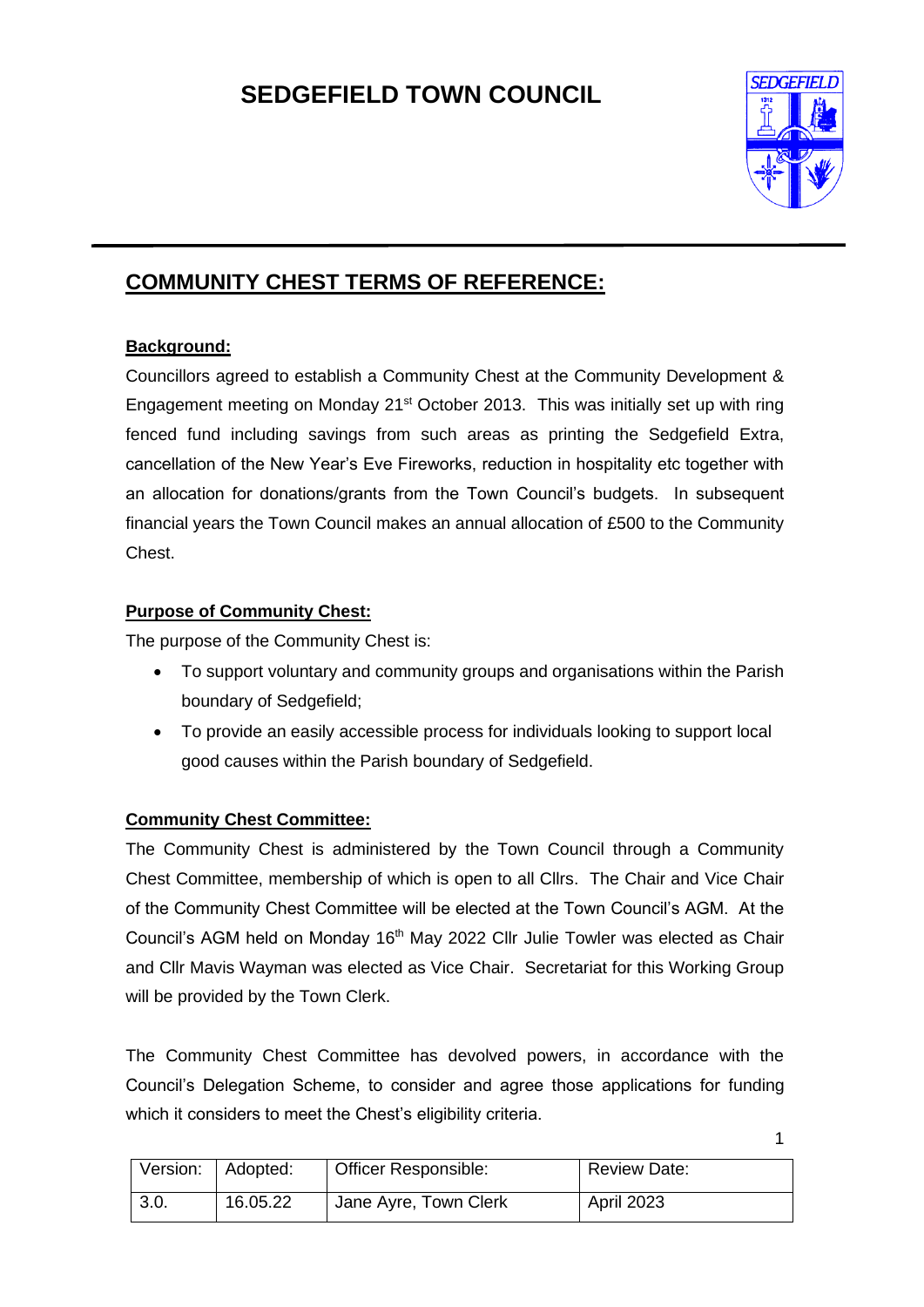#### **Meeting Frequency and Format:**

The Community Chest Committee will ideally meet four times per year, however, this is dependent upon funding applications being received to consider. Community Chest meetings will be held in the Sedgefield Parish Hall prior to the Town Council's Monthly Meeting. Agendas, funding applications and related papers will be circulated to all Cllrs within their Monthly Committee packs for prior consideration.

# **Funding Allocations:**

The Community Chest Committee can grant single funding allocations up to a maximum of £100.

# **Conditions of Funding Application Considerations:**

The following conditions and tests will be applied to each funding application received by the Community Chest:

- The proposal must not be in conflict with any existing Sedgefield Town Council policy;
- The proposal must be legal and safe;
- People benefitting from the proposal should live within the Parish boundary of Sedgefield;
- Retrospective applications cannot be considered.

# **Who Can Apply:**

The Community Chest is for small scale donations and is open to any voluntary/community, not-for-profit group or organisation including charities based in or predominantly serving Sedgefield which is properly constituted with a bank account that has at least two signatories. Applications for larger grants from local organisations should be made direct to the Town Council via the Town Clerk.

#### **How To Apply:**

To apply for funding from the Community Chest a letter must be sent to the Town Clerk, Sedgefield Town Council, Council Offices, Sedgefield TS21 4AT or [town.clerk@sedgefieldtowncouncil.gov.uk](mailto:town.clerk@sedgefieldtowncouncil.gov.uk) clearly stating the applicant's name, address, an explanation of what the funding is to be used for, how much the whole project is costing, where any other funding is being accessed and to who a cheque should be made payable to. This information is required as a minimum in order to

| Version: Adopted: |          | <b>Officer Responsible:</b> | <b>Review Date:</b> |
|-------------------|----------|-----------------------------|---------------------|
| 3.0.              | 16.05.22 | Jane Ayre, Town Clerk       | April 2023          |

2